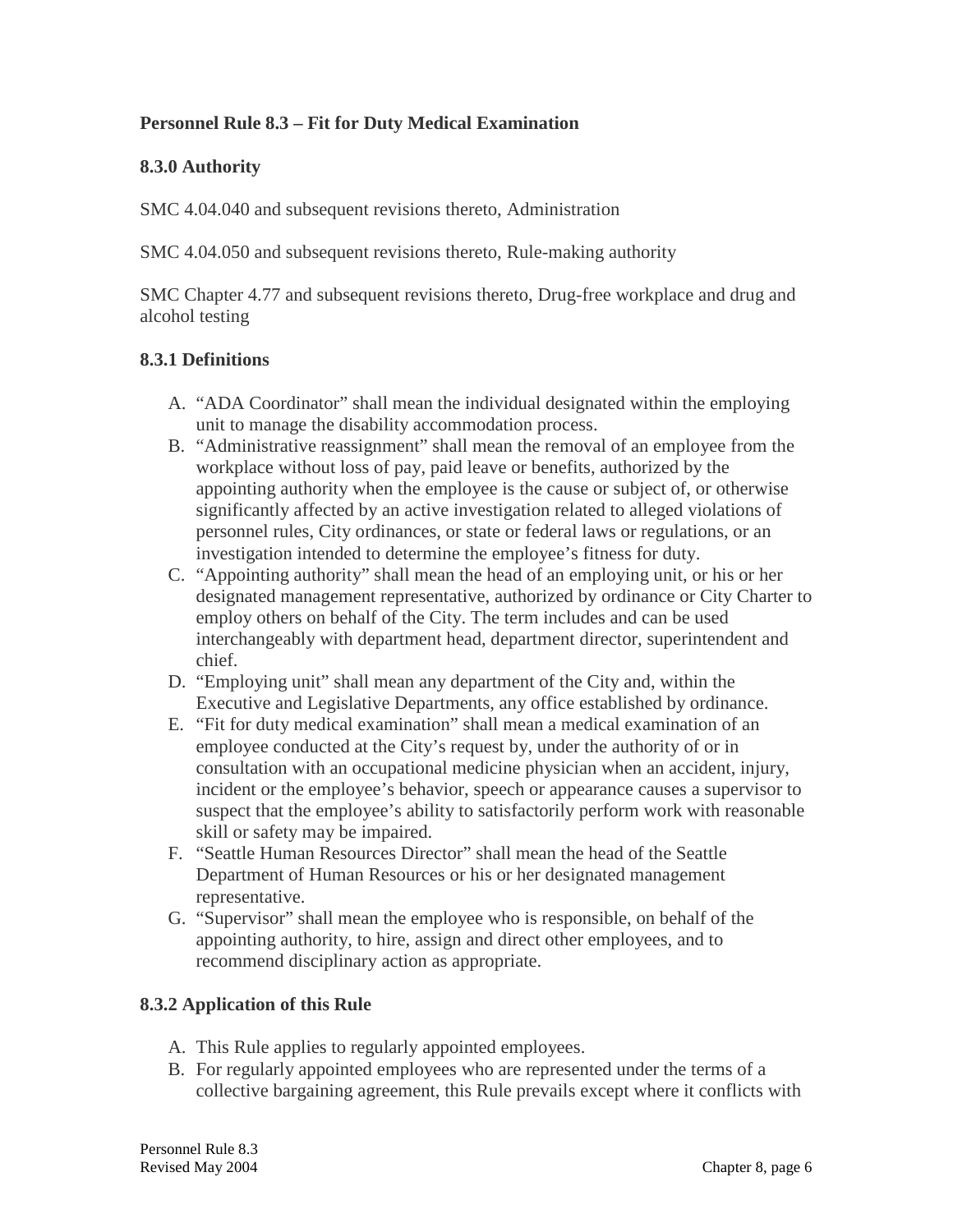the collective bargaining agreement, any memoranda of agreement or understanding signed pursuant to the collective bargaining agreement, or any recognized and established practice relative to the members of the bargaining unit.

- C. This Rule does not apply to employees who are employed under the terms of a grant that includes provisions that conflict with this Rule. Such workers are subject to applicable federal, state and local laws.
- D. This Rule does not apply to individuals hired by the City on an interim, on-call, seasonal or temporary basis, or for a work schedule of fewer than 20 hours per week; nor does it apply to individuals hired under contract to the City. Such workers are subject to applicable federal, state and local laws.
- E. Appointing authorities may establish written policies and procedures for the implementation and administration of this Rule to facilitate the management of the personnel systems within their employing units, provided that such procedures do not conflict with the provisions of this Rule.

# **8.3.3 Fit for Duty Medical Examination—Management Expectations**

- A. Employees shall report for work each day as scheduled and shall be alert, rested and able to satisfactorily perform their jobs with reasonable skill and safety.
- B. A supervisor may initiate a fit for duty medical examination when he or she has observed or confirmed a report that an employee's job performance may be impaired and that potential impairment poses an immediate risk to the safety of the employee or others.
	- 1. The employee's behavior, speech, or appearance, or his or her involvement in an accident or other incident, may be the basis for the supervisor's decision to initiate a fit for duty medical examination.
	- 2. If the employee requires immediate medical treatment, such treatment should be provided prior to the fit for duty medical examination.
- C. The supervisor shall consult with the employing unit's ADA Coordinator when an employee's long-term or chronic physical, psychological or psychiatric condition adversely affects his or her ability to perform the essential functions of his or her job.

### **8.3.4 The Fit for Duty Medical Examination**

- A. The fit for duty medical examination program shall be managed by the Seattle Human Resources Director, who shall contract with qualified vendors, conduct necessary training, process billing, and advise and guide departments.
- B. Employee confidentiality shall be respected to the extent possible during all phases of the fit for duty medical examination and related investigatory processes.
- C. When an employee has exhibited behavior, speech or an appearance that leads the supervisor to believe that his or her ability to perform work with reasonable skill and safety may be impaired, the supervisor shall initiate a fit for duty medical examination. He or she shall, as appropriate:
	- 1. Take necessary actions to prevent injury or harm to the employee or others;